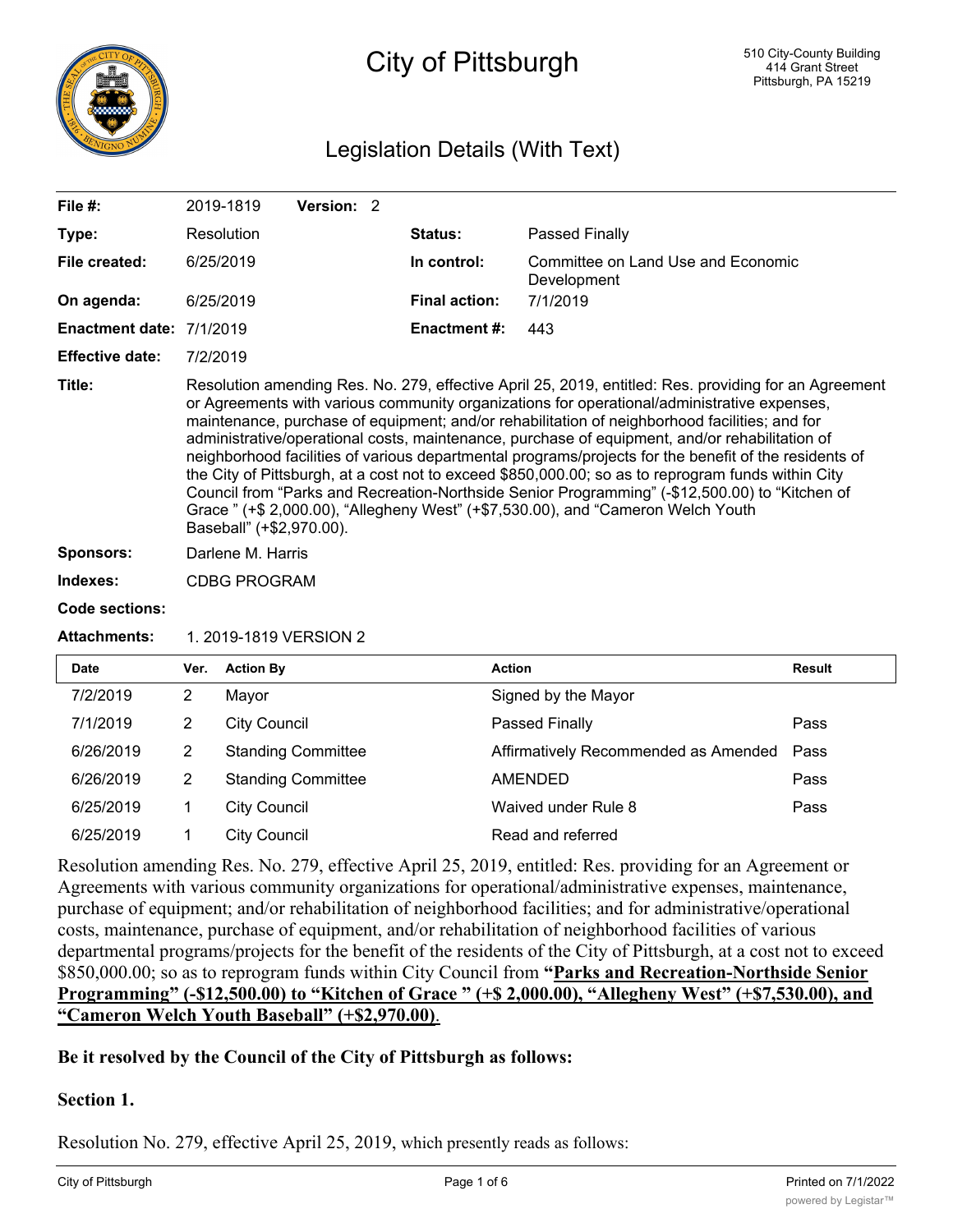The Mayor and the Director of the Office of Management and Budget, on behalf of the City of Pittsburgh, are hereby authorized to enter into an Agreement or Agreements, in a form approved by the City Solicitor, with the following various community organizations for operational/administrative expenses; maintenance, and/or rehabilitation of neighborhood facilities; and for administrative/operational costs, maintenance, purchase of equipment, and/or rehabilitation of neighborhood facilities of various departmental programs/projects for the benefit of residents of the City of Pittsburgh, at a cost not to exceed \$850,000.00, chargeable to and payable from the 2016 Community Development Block Grant Program and the listed code accounts in the City Council.

### **SEE ATTACHMENT**

| Organization<br><b>City Council</b>                 | <b>Original Budget Changes + or -</b><br>850,000.00 |               | <b>Revised Budget</b><br>850,000.00 |
|-----------------------------------------------------|-----------------------------------------------------|---------------|-------------------------------------|
| African American Music Institute                    | 8,500.00                                            |               | 8.500.00                            |
| 0121306160.58101.00                                 |                                                     |               |                                     |
| Allegheny City Central Association                  | 11,000.00                                           |               | 11,000.00                           |
| 0130098160.58101.00                                 |                                                     |               |                                     |
| Allegheny West 0130161160.58101.00                  | 0.00                                                | $+ $7,530.00$ | <u>\$7,530.00</u>                   |
| Angel's Place 0123096160.58101.00                   | 3,000.00                                            |               | 3,000.00                            |
| <b>Beechview Merchants Association</b>              | 10,000.00                                           |               | 10,000.00                           |
| 0130134160.58101.00                                 |                                                     |               |                                     |
| Big Brothers Big Sisters of Greater Pittsburgh,     | 3,500.00                                            |               | 3,500.00                            |
| Inc. 0121313160.58101.00                            |                                                     |               |                                     |
| Birmingham Foundation/Win-Char Seniors              | 3,000.00                                            |               | 3,000.00                            |
| Rent 0130136160.58101.00                            |                                                     |               |                                     |
| <b>Bloomfield Citizens Council</b>                  | 10,000.00                                           |               | 10,000.00                           |
| 0129864160.58101.00                                 |                                                     |               |                                     |
| <b>Bloomfield Development Corporation</b>           | 10,000.00                                           |               | 10,000.00                           |
| 0123316160.58101.00                                 |                                                     |               |                                     |
| <b>Bloomfield-Garfield Corporation</b>              | 11,000.00                                           |               | 11,000.00                           |
| 0121132160.58101.00                                 |                                                     |               |                                     |
| Brashear Association 0129755160.58101.00            | 15,500.00                                           |               | 15,500.00                           |
| Brashear Association/Henry Kaufman Food             | 2,500.00                                            |               | 2,500.00                            |
| Pantry/Arlington Food Bank                          |                                                     |               |                                     |
| 0130099160.58101.00                                 |                                                     |               |                                     |
| Brightwood Civic Group 0121142160.58101.00 2,500.00 |                                                     |               | 2,500.00                            |
| Brothers and Sisters Emerging                       | 8,500.00                                            |               | 8,500.00                            |
| 0130073160.58101.00                                 |                                                     |               |                                     |
| <b>Building Bridges for Business</b>                | 2,500.00                                            |               | 2,500.00                            |
| 0130100160.58101.00                                 |                                                     |               |                                     |
| Carnegie Library - Woods Run Branch                 | 2,500.00                                            |               | 2,500.00                            |
| 0123066160.58101.00                                 |                                                     |               |                                     |

Carrick Community Council

30,000.00 30,000.00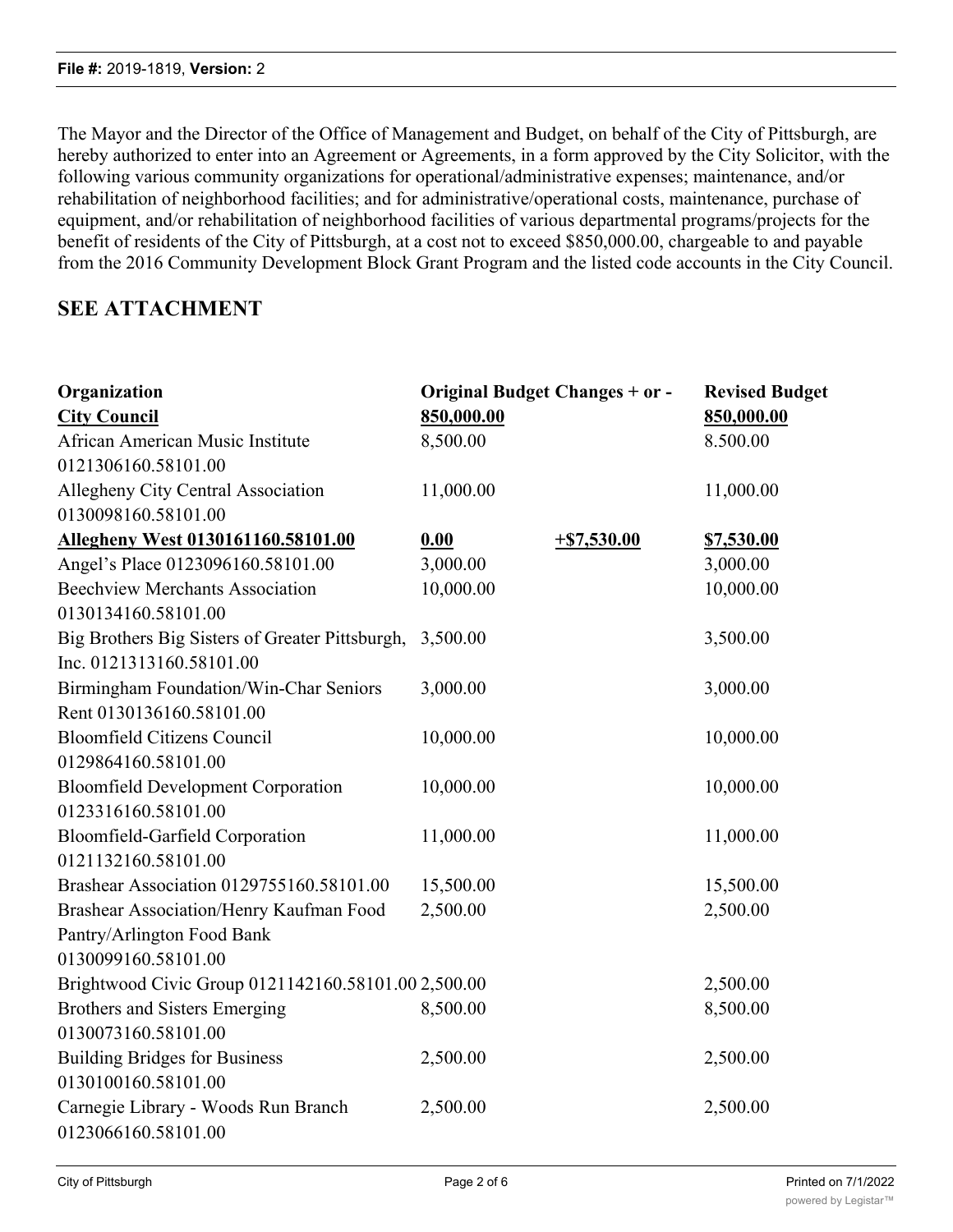| File #: 2019-1819, Version: 2                                                  |           |             |                 |  |  |
|--------------------------------------------------------------------------------|-----------|-------------|-----------------|--|--|
| <b>Carrick Community Council</b><br>0123317160.58101.00                        | 30,000.00 |             | 30,000.00       |  |  |
| Catholic Youth Association of Pittsburgh, Inc.                                 | 5,000.00  |             | 5,000.00        |  |  |
| 0121323160.58101.00                                                            |           |             |                 |  |  |
| <b>Cameron Welch Youth Baseball</b>                                            | 0.00      | $+2,970.00$ | <u>2,970.00</u> |  |  |
| 0130228160.58101.00                                                            |           |             |                 |  |  |
| Center for Victims - Crisis Intervention                                       | 8,000.00  |             | 8,000.00        |  |  |
| 0128990160.58101.00                                                            |           |             |                 |  |  |
| Center for Victims/Pittsburgh Mediation Center 3,000.00<br>0129972160.58101.00 |           |             | 3,000.00        |  |  |
| Children 2 Champions 0130003160.58101.00                                       | 5,000.00  |             | 5,000.00        |  |  |
| Children's Museum of Pittsburgh                                                | 3,000.00  |             | 3,000.00        |  |  |
| 0123101160.58101.00                                                            |           |             |                 |  |  |
| Community Alliance of Spring Garden/East                                       | 2,500.00  |             | 2,500.00        |  |  |
| Deutschtown 0123359160.58101.00                                                |           |             |                 |  |  |
| <b>Community Human Services</b>                                                | 6,000.00  |             | 6,000.00        |  |  |
| 0123179160.58101.00                                                            |           |             |                 |  |  |
| Community Human Services / Oakland                                             | 5,500.00  |             | 5,500.00        |  |  |
| <b>Business Improvement District</b>                                           |           |             |                 |  |  |
| 0123124160.58101.00                                                            |           |             |                 |  |  |
| Computer Reach 0130221160.58101.00                                             | 3,000.00  |             | 3,000.00        |  |  |
| DePaul School for Hearing and Speech                                           | 2,500.00  |             | 2,500.00        |  |  |
| 0130061160.58101.00                                                            |           |             |                 |  |  |
| Earthen Vessels Outreach                                                       | 7,0000    |             | 7,000.00        |  |  |
| 0123240160.58101.000                                                           |           |             |                 |  |  |
| East Allegheny Community Council                                               | 2,500.00  |             | 2,500.00        |  |  |
| 0121330160.58101.00                                                            |           |             |                 |  |  |
| <b>East End Cooperative Ministries</b>                                         | 2,500.00  |             | 2,500.00        |  |  |
| 0129761160.58101.00                                                            |           |             |                 |  |  |
| Elliott West End Athletic Association                                          | 5,000.00  |             | 5,000.00        |  |  |
| 0129763160.58101.00                                                            |           |             |                 |  |  |
| <b>Emmaus Community of Pittsburgh</b>                                          | 2,500.00  |             | 2,500.00        |  |  |
| 0123304160.58101.00                                                            |           |             |                 |  |  |
| <b>Fineview Ctizens Council</b>                                                | 1,000.00  |             | 1,000.00        |  |  |
| 0121401160.58101.00                                                            |           |             |                 |  |  |
| Friendship Community Group                                                     | 2,500.00  |             | 2,500.00        |  |  |
| 0130076160.58101.00                                                            |           |             |                 |  |  |
| Grandview Lions Club 0123222160.58101.00                                       | 38,000.00 |             | 38,000.00       |  |  |
| Greater Pittsburgh Arts Council                                                | 2,500.00  |             | 2,500.00        |  |  |
| 0130077160.58101.00                                                            |           |             |                 |  |  |
| Greater Pittsburgh Community Food Bank<br>0167146160.58101.00                  | 90,000.00 |             | 90,000.00       |  |  |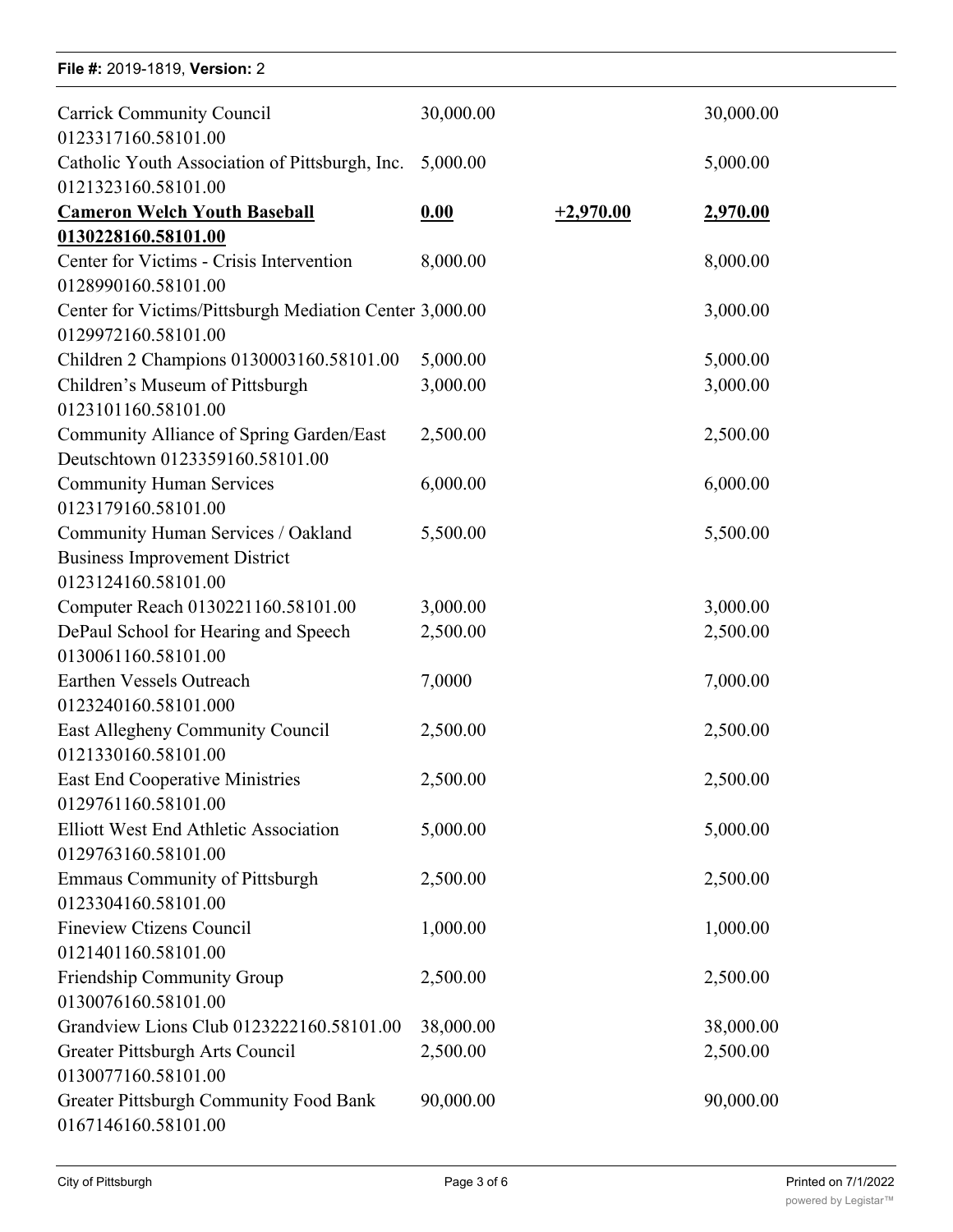#### **File #:** 2019-1819, **Version:** 2

| Habitat for Humanity 0130135160.58101.00                | 11,000.00 |             | 11,000.00 |
|---------------------------------------------------------|-----------|-------------|-----------|
| Hazelwood Initiative 0129131160.58101.00                | 20,000.00 |             | 20,000.00 |
| Hilltop Alliance 0130108160.58101.00                    | 13,000.00 |             | 13,000.00 |
| Housing Authority /Pressley High Rise                   | 2,500.00  |             | 2,500.00  |
| 0123050160.58101.00                                     |           |             |           |
| Jewish Association on Aging                             | 6,500.00  |             | 6,500.00  |
| 0123191160.58101.00                                     |           |             |           |
| Jewish Community Center - Young Men and                 | 6,500.00  |             | 6,500.00  |
| Women's Hebrew Association                              |           |             |           |
| 0123128160.58101.00                                     |           |             |           |
| Jewish Family and Children's Service - Refugee 9,500.00 |           |             | 9,500.00  |
| Services 0130025160.58101.00                            |           |             |           |
| Jewish Family and Children's Services - Career 4,500.00 |           |             | 4,500.00  |
| Development 0129757160.58101.00                         |           |             |           |
| Jewish Family and Children's Services - Food            | 12,500.00 |             | 12,500.00 |
| Pantry 0130103160.58101.00                              |           |             |           |
| King of Kings Baptist Ministry/Higher Living            | 4,500.00  |             | 4,500.00  |
| 0130204160.58101.00                                     |           |             |           |
| Kitchen of Grace 0130189160.58101.00                    | 0.00      | $+2,000.00$ | 2,000.00  |
| Lawrenceville Corporation                               | 15,000.00 |             | 15,000.00 |
| 0123332160.58101.00                                     |           |             |           |
| Lawrenceville United 0129855160.58101.00                | 12,500.00 |             | 12,500.00 |
| Little Sisters of the Poor 0130005160.58101.00 2,500.00 |           |             | 2,500.00  |
| Lincoln Place Prebyterian Church                        | 3,500.00  |             | 3,500.00  |
| 0123377160.58101.00                                     |           |             |           |
| Lower Bloomfield Unity Council                          | 2,500.00  |             | 2,500.00  |
| 0121370160.58101.00                                     |           |             |           |
| Lynn Williams Apartments                                | 2,500.00  |             | 2,500.00  |
| 0123023160.58101.00                                     |           |             |           |
| Macedonia Family and Community Enrichment 10,000.00     |           |             | 10,000.00 |
| Center (FACE) 0129118160.58101.00                       |           |             |           |
| Mt. Washington Community Development                    | 2,500.00  |             | 2,500.00  |
| Corporation 0123131160.58101.00                         |           |             |           |
| National Council of Jewish Women                        | 5,000.00  |             | 5,000.00  |
| 0121377160.58101.00                                     |           |             |           |
| Neighborhood Academy 0130104160.58101.00 2,500.00       |           |             | 2,500.00  |
| Northside Coalition for Fair Housing -                  | 22,500.00 |             | 22,500.00 |
| Northside Youth Athletic Association                    |           |             |           |
| 0130035160.58101.00                                     |           |             |           |
| Northside Community Development                         | 2,500.00  |             | 2,500.00  |
| Fund/Northside Chronicle                                |           |             |           |
| 0123270160.58101.00                                     |           |             |           |
|                                                         |           |             |           |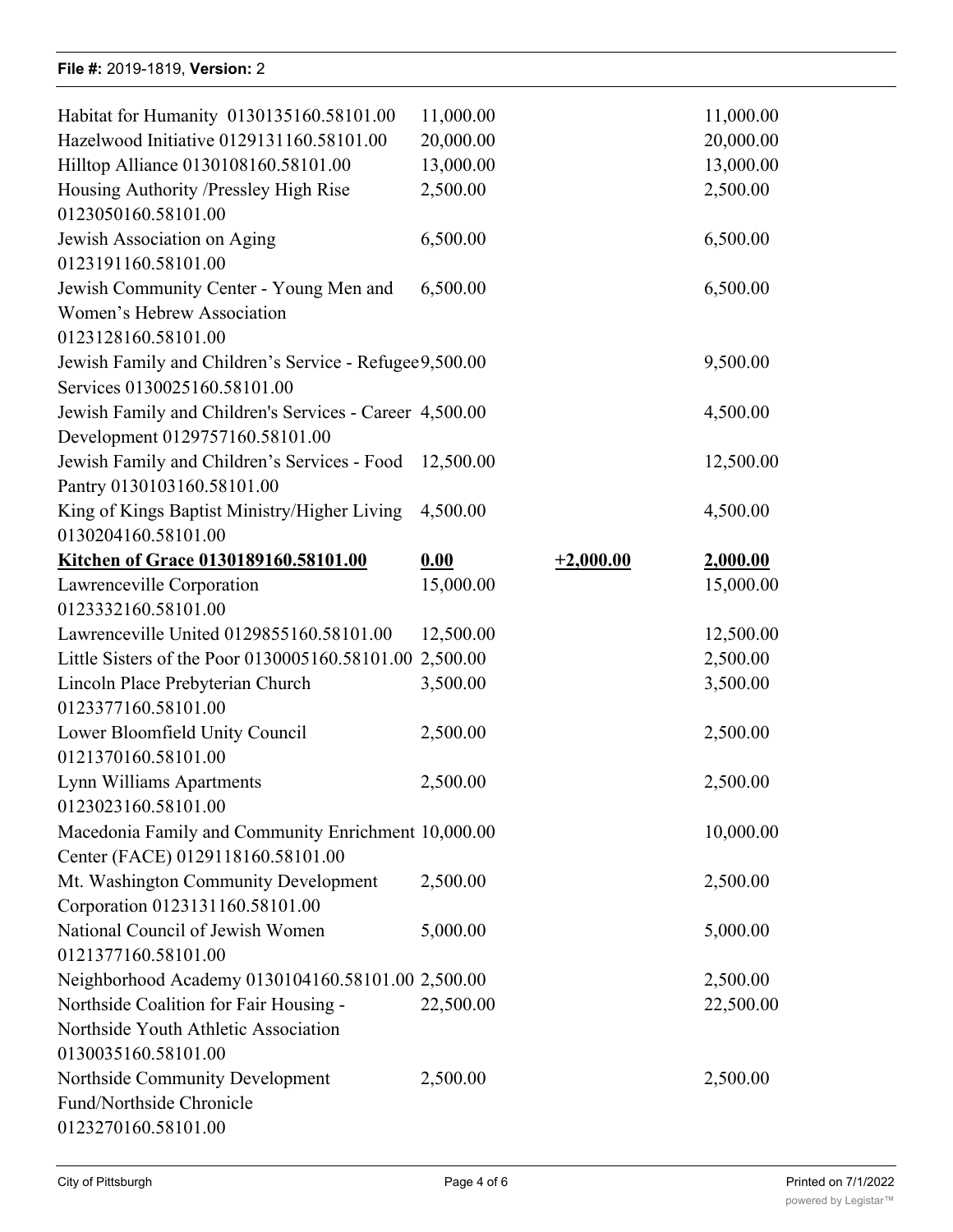#### **File #: 2019-1819, Version: 2**

Northside Community Development

| Northside Leadership Conference/NS Rox         | 5,000.00  |              | 5,000.00  |
|------------------------------------------------|-----------|--------------|-----------|
| Youth Music 0130087160.58101.00                |           |              |           |
| Oakland Planning and Development Corp.         | 5,500.00  |              | 5,500.00  |
| 0121379160.58101.00                            |           |              |           |
| Pa Cleanways of Allegheny County               | 12,500.00 |              | 12,500.00 |
| 0123365160.58101.00                            |           |              |           |
| PA Connecting Communities                      | 2,500.00  |              | 2,500.00  |
| 0123382160.58101.00                            |           |              |           |
| <b>Parks and Recreation - Northside Senior</b> | 12,500.00 | $-12,500.00$ | 12,500.00 |
| Programming 0130020160.58101.00                |           |              |           |
| Pennsylvania Women Work                        | 2,500.00  |              | 2,500.00  |
| 0130137160.58101.00                            |           |              |           |
| Pennsylvania Resource Council                  | 5,000.00  |              | 5,000.00  |
| 0123151160.58101.00                            |           |              |           |
| People's Oakland 0129970160.58101.00           | 4,000.00  |              | 4,000.00  |
| Persad Center 0121384160.58101.00              | 2,500.00  |              | 2,500.00  |
| Pittsburgh Action Against Rape                 | 13,000.00 |              | 13,000.00 |
| 0129655160.58101.00                            |           |              |           |
| Pittsburgh AIDS Task Force                     | 7,500.00  |              | 7,500.00  |
| 0129787160.58101.00                            |           |              |           |
| Pittsburgh Community Services - Hunger         | 74,000.00 |              | 74,000.00 |
| 0121390160.58101.00                            |           |              |           |
| <b>Pittsburgh Community Services - Safety</b>  | 20,000.00 |              | 20,000.00 |
| 0121391160.58101.00                            |           |              |           |
| <b>Pittsburgh Parks Conservancy</b>            | 12,500.00 |              | 12,500.00 |
| 0123243160.58101.00                            |           |              |           |
| Pittsburgh Project 0123198160.58101.00         | 5,000.00  |              | 5,000.00  |
| POISE Foundation 0123279160.58101.00           | 21,000.00 |              | 21,000.00 |
| Reading is Fundamental 0123052160.58101.00     | 12,000.00 |              | 12,000.00 |
| Rebuilding Together Pittsburgh                 | 2,500.00  |              | 2,500.00  |
| 0123307160.58101.00                            |           |              |           |
| Riverview Apartments 0121379160.58101.00       | 4,500.00  |              | 4,500.00  |
| Riverview Manor 0123054160.58101.00            | 2,500.00  |              | 2,500.00  |
| St. Andrew's Lutheran Church                   | 2,500.00  |              | 2,500.00  |
| 0129910160.58101.00                            |           |              |           |
| Saint Clair Athletic Association               | 4,000.00  |              | 4,000.00  |
| 0121272160.58101.00                            |           |              |           |
| Saint John Vianney Parish                      | 2,500.00  |              | 2,500.00  |
| 0123262160.58101.00                            |           |              |           |
| Saint Mark's Evangelical Lutheran /Brookline   | 9,500.00  |              | 9,500.00  |
| Meals on Wheels 0130067160.58101.00            |           |              |           |

2,500.000 2,500.000 2,500.000 2,500.000 2,500.000 2,500.000 2,500.000 2,500.000 2,500.000 2,500.000 2,500.000